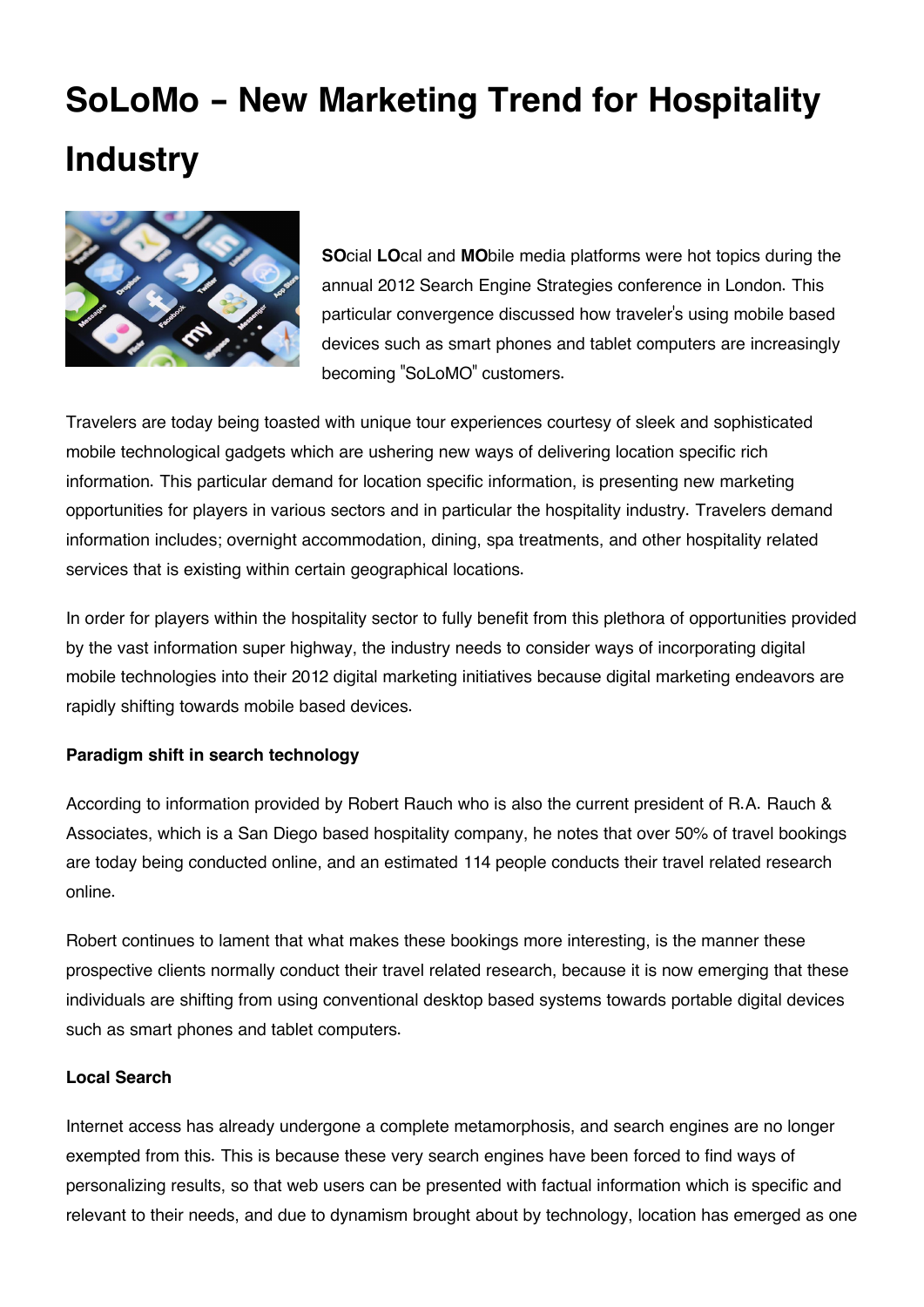of the new frontiers that search engines can use to personalize results.



Optimizing search engine based on local contents is hugely beneficial for local businesses, and there are already several researches from iconic organization attesting to this fact. To begin with;

According to the Kelsey group it is being estimated that approximately 74% of internet users mainly perform local searches

According to Google group, consumers perform more than 3 billion local searches every month, and among these, approximately 40% of the searches are conducted from a mobile based device such as a smart phone or tablet computer

In a separate study conducted by Pew Research center, it has been revealed that 53% of the respondents used search technology to obtain information pertaining to local restaurants, bar, and clubs.

A certain hotel management company located within Boston area also realized a 508% increase in reservations immediately after optimizing their website with local contents.



It is in view of such facts that establishments such as hotels cannot undervalue the importance of embracing local search technology that is optimized towards a specific geographic target. When hospitality facilities optimize their own website for locally searched terms, they are likely to claim listings on local search engine directories hence standing a much better chance of converting the search into leads hence sales.

With rapidly expanding mobile technology coupled with falling bandwidth prices and increasing number of internet hotspots, conventional systems such as desktops and laptops seem to be getting obsolete. Statistics already indicate that half of the adult population and approximately 80% of US based business travelers own smart phones and tablet computers. Google is also projecting that these mobile devices will soon surpass conventional PC's as the main gadgets fro accessing the internet.